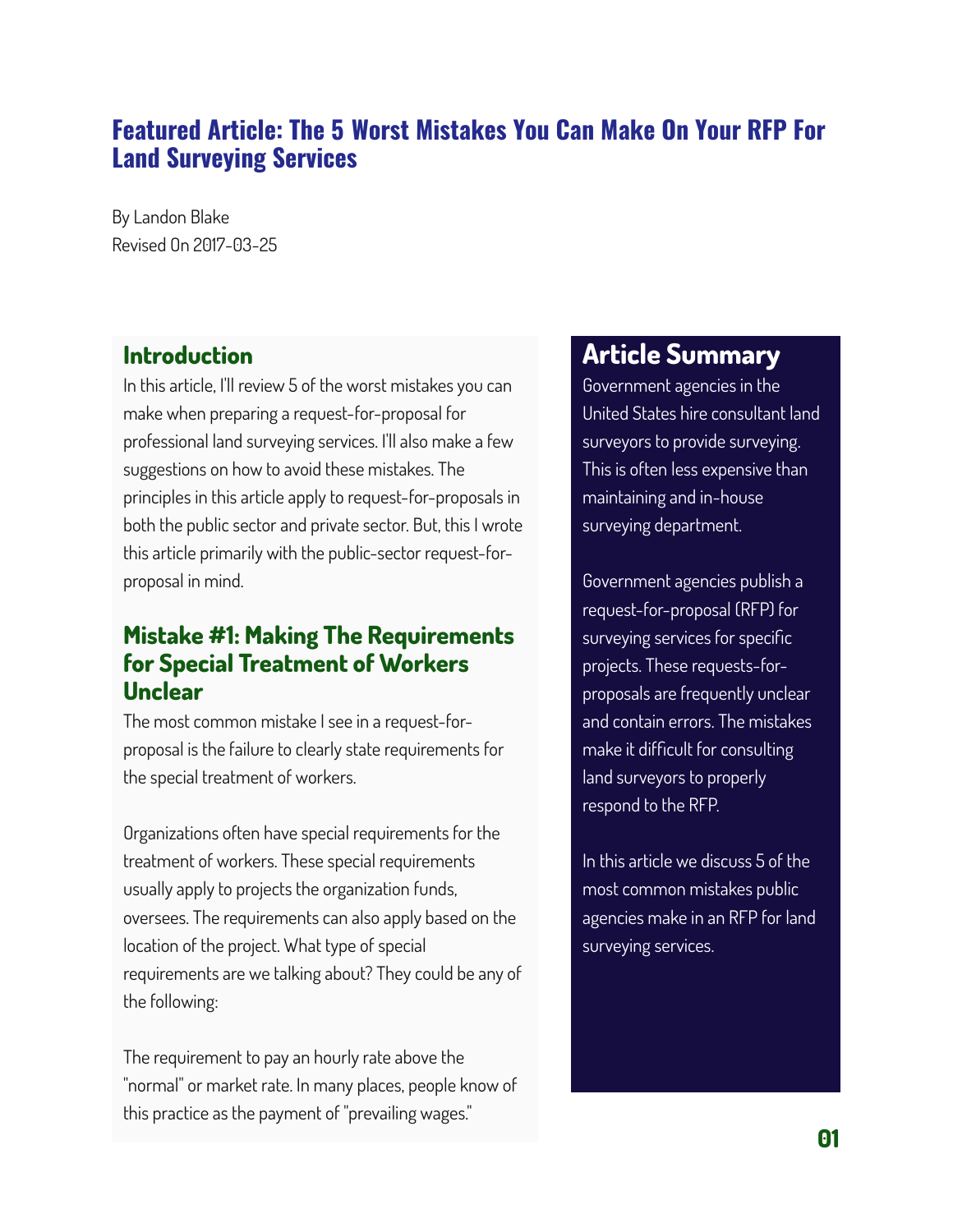The requirement to provide special equipment or extra workers on the job site.

Restrictions on work shifts length or time of day. The requirement to have special training or security clearance.

I often see this mistake made with the need to pay workers on a project prevailing wages. This need should be clearly stated in the request-for-proposal. The agency should determine if the payment of prevailing wages is required. They shouldn't ask the surveyor to do this. (I'll talk more about the payment of prevailing wages in a future article.)

## **Mistake #2: Asking for a "Bid."**

The second most common mistake I see in a requestfor-proposal is asking for a "bid." This often happens when an ignorant person in the purchasing department or public works department copies bid request documents used for construction contractors. Quality land surveying firms that are providing a professional service immediately think the following three things when they see a request for a "bid":

1) The agency requesting the bid has a total lack of understanding about why land surveying is a professional service and not a commodity.

2) The agency will award this work to the lowest bidder. They will only pay lip service to consideration of the bidder's professional reputation, approach to the project, **02**

"Government agencies often fail to clearly state if prevailing wages are required on surveys for a project. This need to pay (or not pay) these wages should be clearly stated in the request-for-proposal.

The government agency should determine if the payment of prevailing wages is required. They shouldn't ask the surveyor to do this.

The consultant land surveyor doesn't have the information about the funding sources or other details of the project that are needed to determine if prevailing wages should be paid on a project. The government agnecy does.)"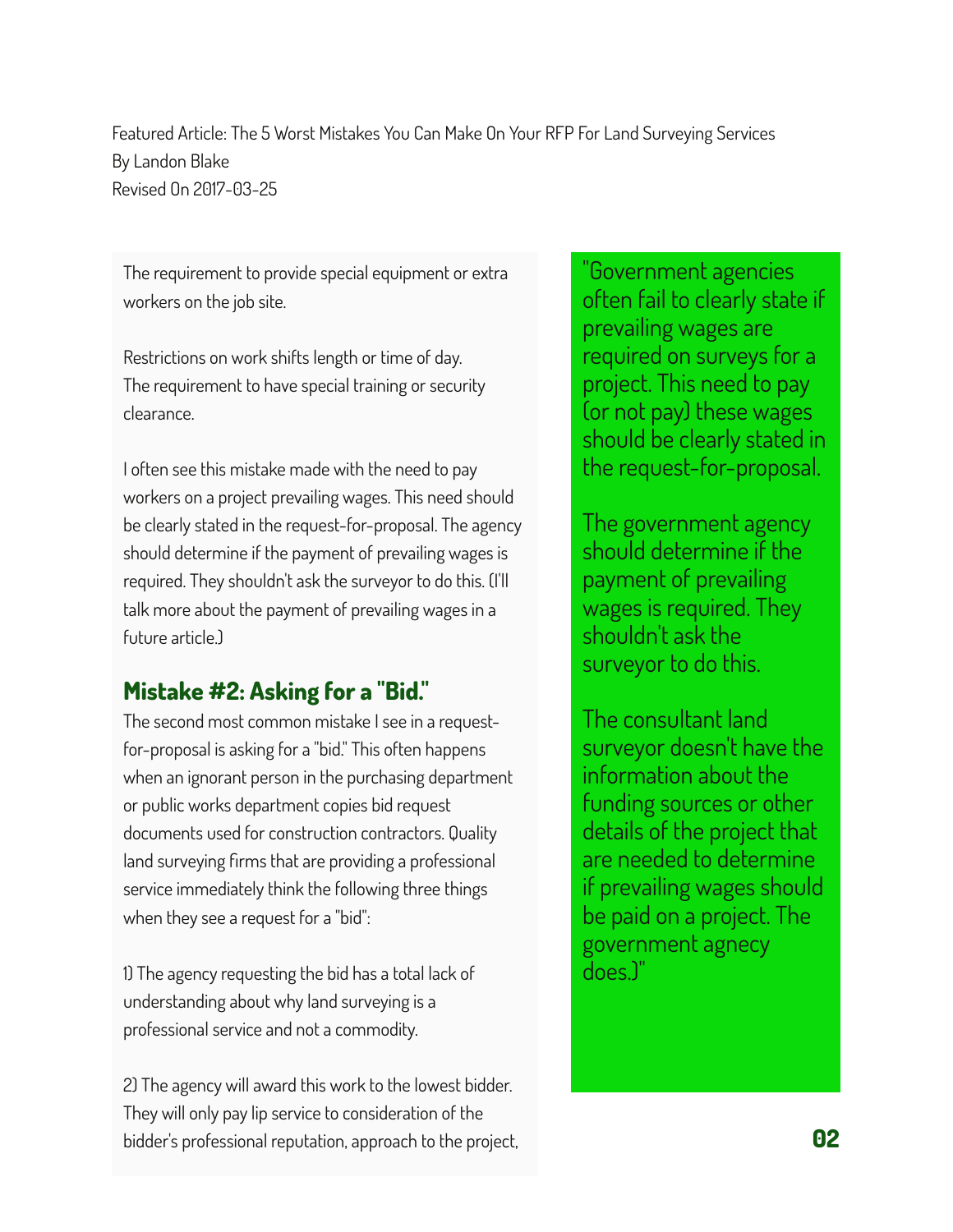or the quality of their work.

3) The agency is either ignorant about the laws requiring qualifications based selection for professional land surveying services, or they choose to ignore them. Neither ignorance or lack of respect for the law is a quality you look for in a good client.

Before I move on to Mistake #3, I'd like to point out that asking for your bid in a separate sealed envelope doesn't do anything to change the perception of potential responders to your request-for-proposal. All it does is:

1) Waste an envelope.

2) Tell the land surveyor your trying to be dishonest about the real factor you will use to select your consultant: a low price.

# **Mistake #3: Having Unclear Mapping Limits**

A land surveyor can't correctly estimate the cost or effective approach to a land survey without a good understanding of the mapping limits. You always need to include a sketch that shows the mapping limits. Make sure you or show on the sketch any off-site improvements or easements you want the surveyor to locate. A street address or a tax assessor parcel number is not a suitable description of the project mapping limits. Neither is a simple listing of linear feet along a street or other route.

"The agency is either ignorant about the laws requiring qualifications based selection for professional land surveying services, or they choose to ignore them.

Neither ignorance or lack of respect for the law is a quality you look for in a good client."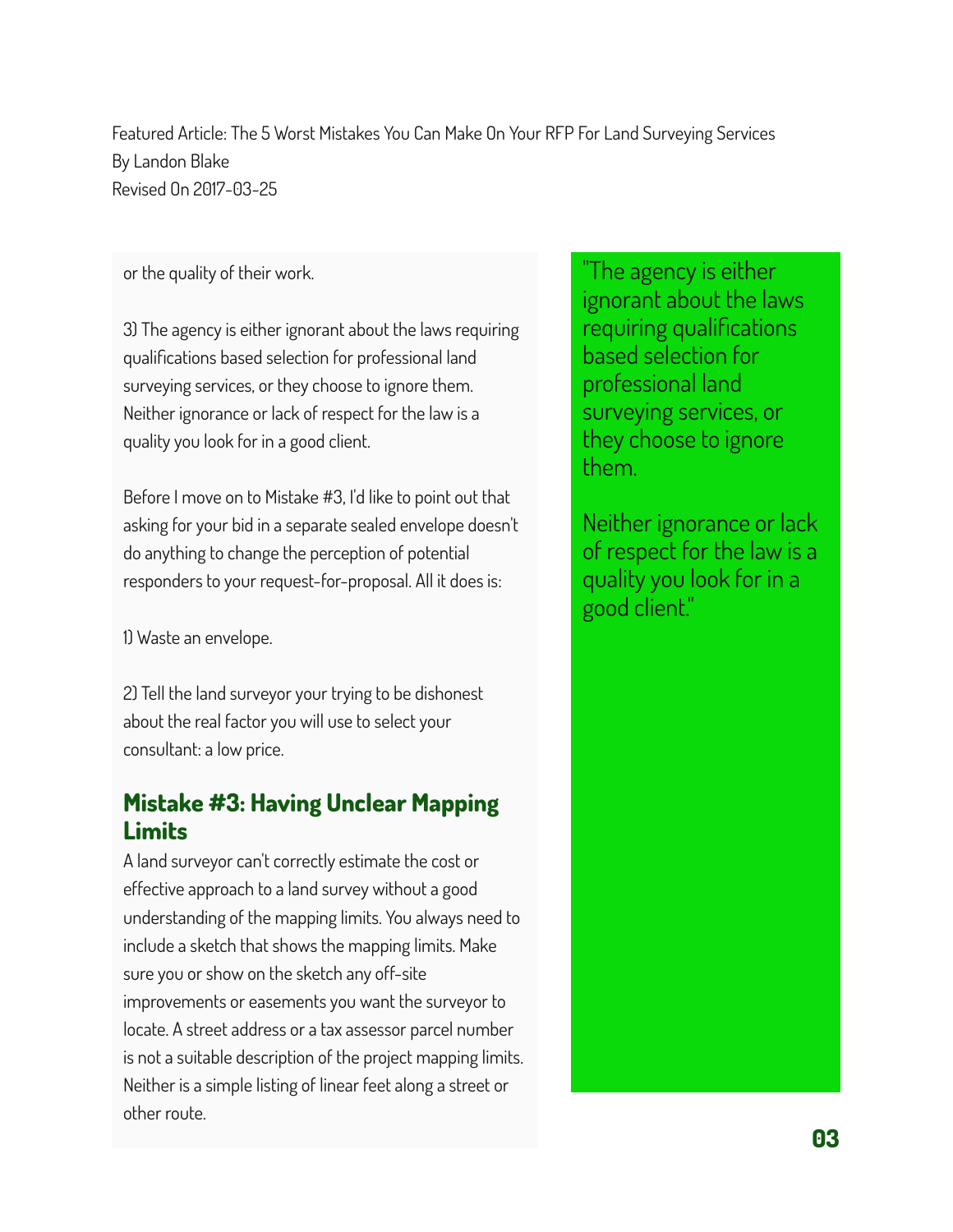If you aren't sure what the mapping limits need to be for your project, work with a surveyor to figure it out. Or, as an alternative, as for suggested mapping limits from the surveyor as part of your request-for-proposal.

## **Mistake #4: Not Considering Property Access Requirements**

Coordination of access to private property as part of a survey is a nightmare. The requirement to coordinate access to private property can also greatly increase the cost of the survey.

A land surveyor can take care of this as part of their scope-of-services, but it isn't what they are good at. Most surveyors also don't like to do it. You need to consider the requirement to access private property on every survey request-for-proposal you release. If access to private property is required, make sure you do the following in the request-for-proposal:

1) Make it clear who is primarily responsible for private property access.

2) Make it clear what property access coordination support your agency will provide if any.

3) Make it clear how the land surveyor should handle land owners that repeatedly deny access.

4) Make it clear how the land surveyor is to prove they

"Coordination of access to private property as part of a survey is a nightmare.

The requirement to coordinate access to private property can also greatly increase the cost of the survey."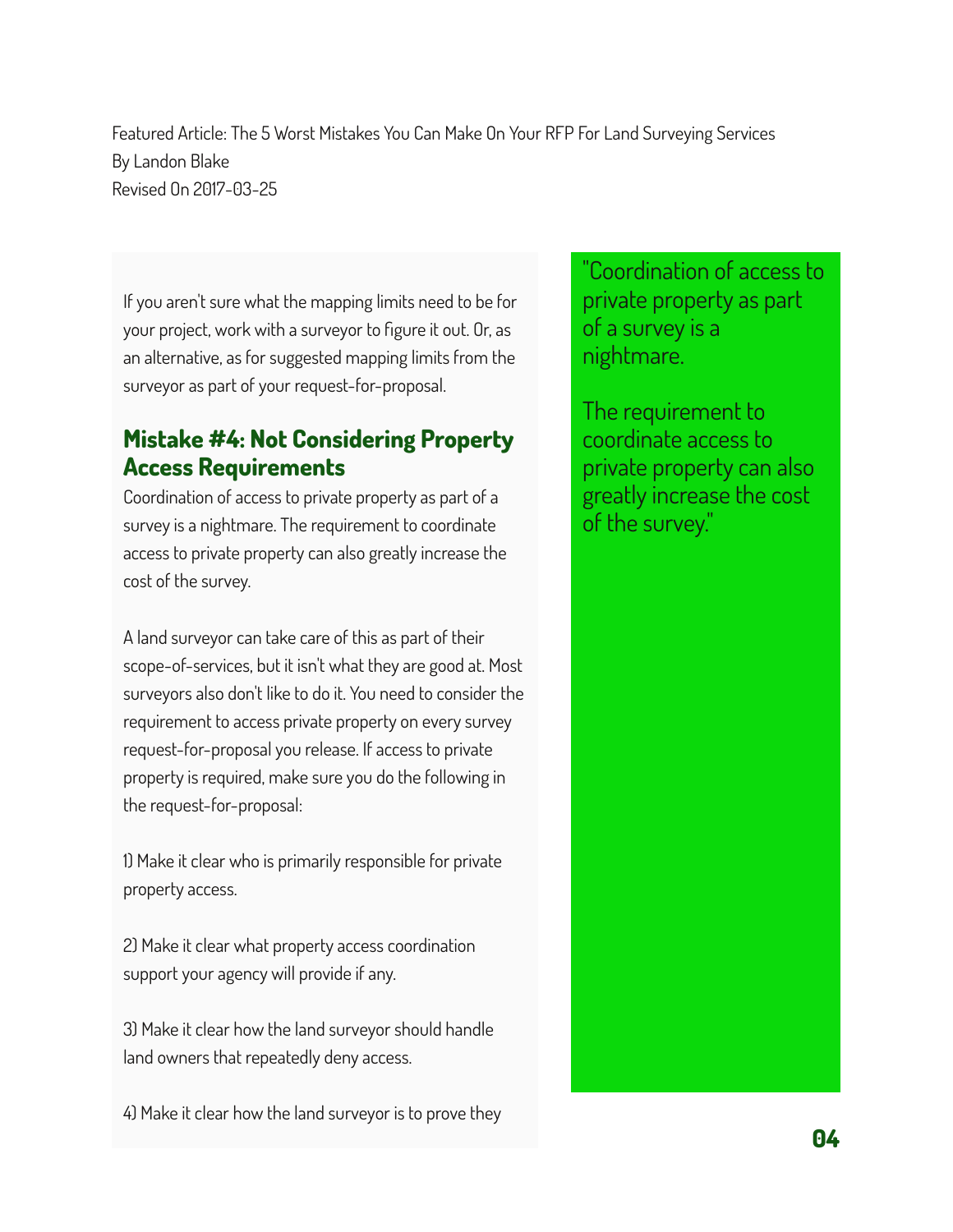received permission to access private property.

In my experience, it isn't a good idea for the public agency to wash their hands of private property access coordination. This is usually an effort the agency legal counsel, and public outreach team should handle in cooperation with the land surveyor.

Note: Access to military installations, private corporation property, freeways, airports, and railroads is especially difficult. Talk to a land surveyor about options for surveying these areas remotely if needed for your project.

## **Mistake #5: Requesting an Unclear Scope of Services**

The scope-of-services you ask for in your request-forproposal will control the fee estimate and schedule your land surveyor prepares. It will also determine the type of work product you receive. It is critical that your requested scope-of-services be clear.

The land surveyor can't satisfy you with their professional services if you request an unclear scope-ofservices. If your requested scope-of-services is ambiguous, you are setting up your consultant for failure.

It is difficult to write a scope-of-services that are easily understood. This is especially true if you aren't a land surveyor. Land surveyors trusted by a public agency can help determine what items to include in a requested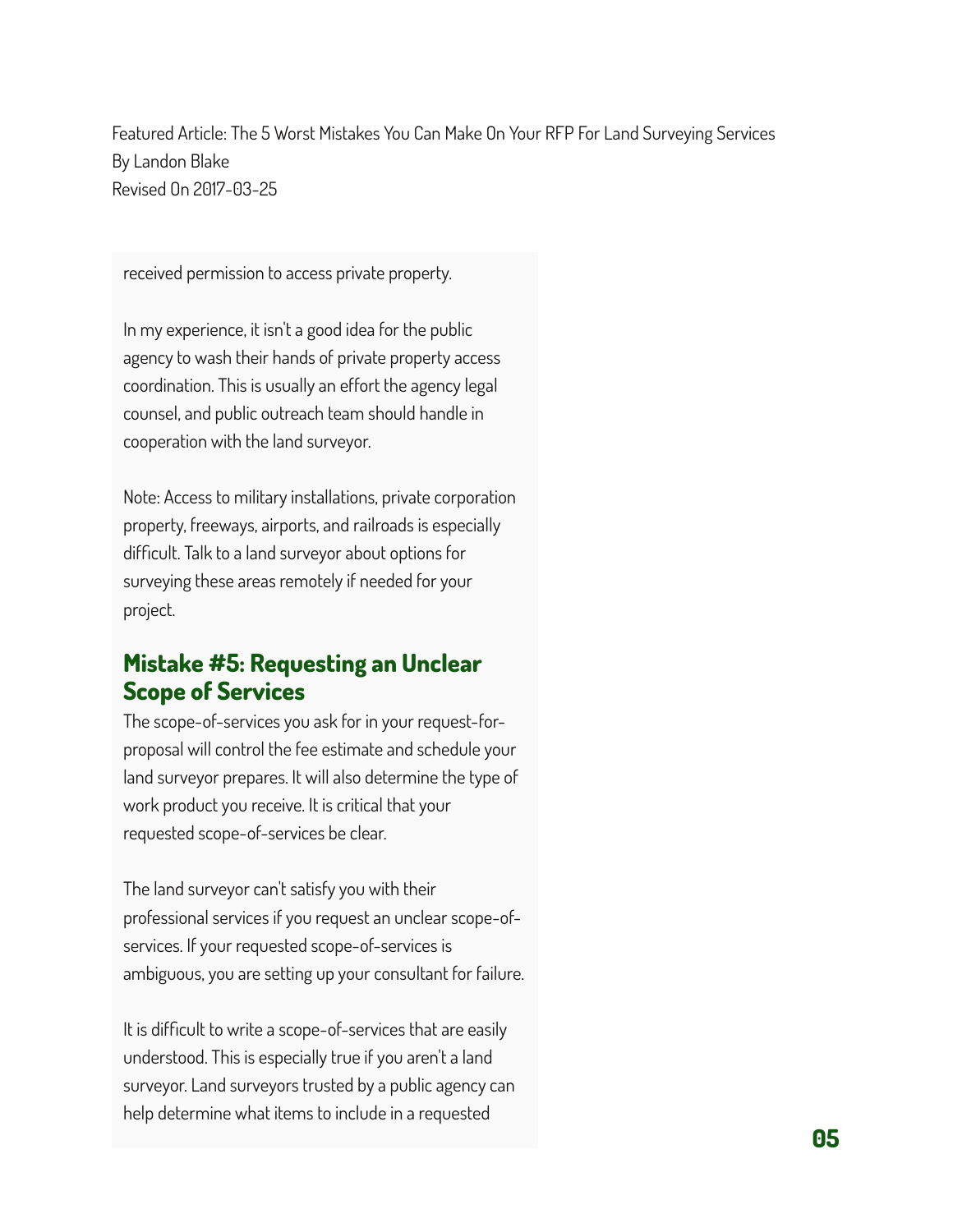#### scope-of-services.

A requested scope-of-services that are poorly written will also lead to more requests for change orders during the survey. This is a bad deal for all parties involved. You don't like getting requests for change orders, and I don't like sending them to you. Help us both avoid that unpleasantness with a clear scope.

If you don't turn away quality professional land surveyors with a request for a "bid" in your request-for-proposal, you can just as easily do it with a requested scope-ofservices that are poorly written.

## **Conclusion**

In this article, we reviewed 5 of the worst mistakes you can make in a land surveying request-for-proposal. How do you avoid these mistakes?

1) Make requirements for special treatment of workers clear. This includes the need to pay workers prevailing wages.

2) Don't ask for a "bid." Land Surveyors are professionals, and we want you to treat us like it. Don't try to fool us with that "secret envelope" nonsense either. We know what you are doing.

3) Make the mapping limits clear. Include a good exhibit!

4) Think about how your land surveyor will need to

"A requested scope-ofservices that are poorly written will also lead to more requests for change orders during the survey. This is a bad deal for all parties involved.

You don't like getting requests for change orders, and I don't like sending them to you. Help us both avoid that unpleasantness with a clear scope."